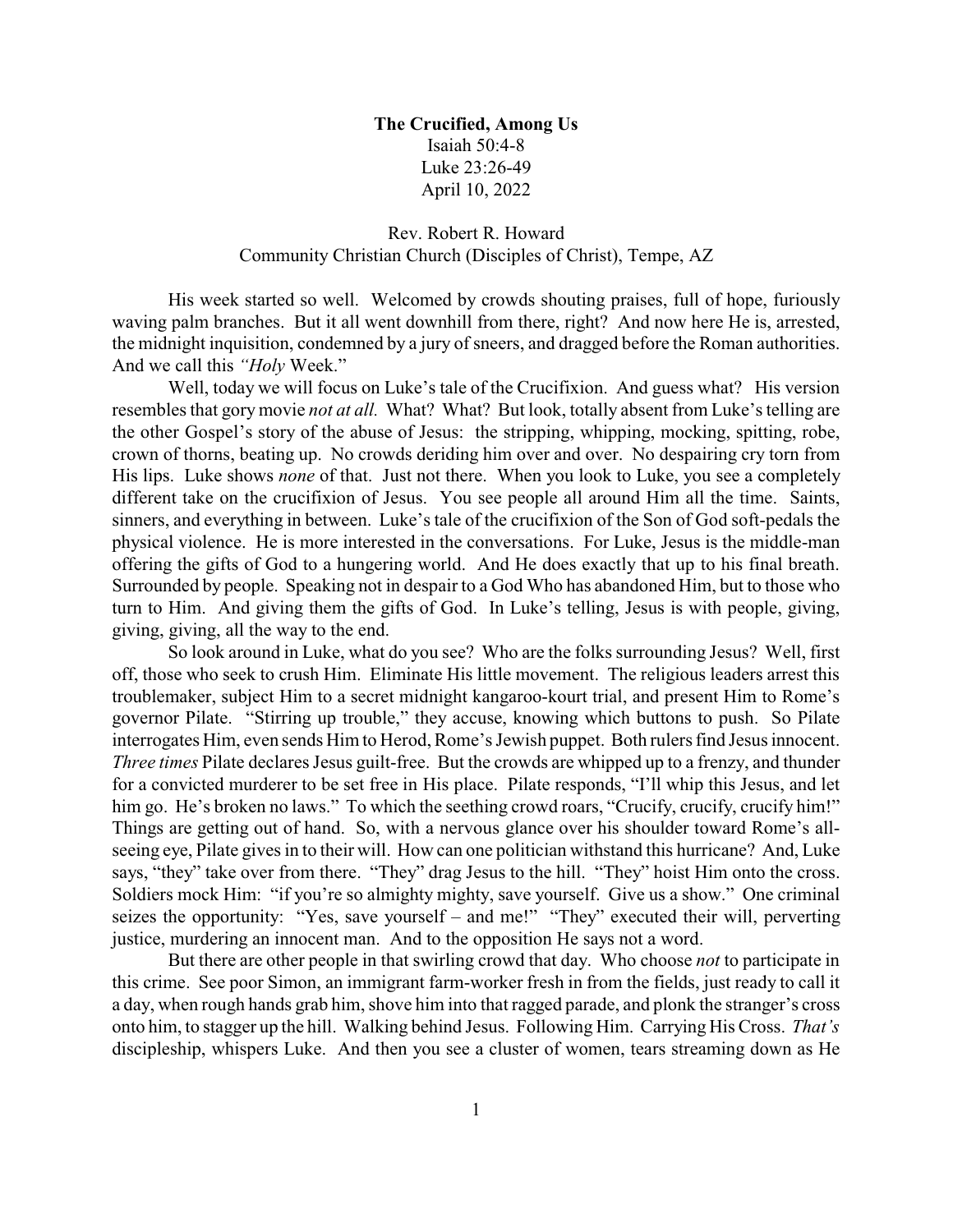passes them. Who knows if they weep for every crucifixion parade? But there they are. To them, He speaks: "Oh, don't weep for me; weep for yourselves, for life will take turns for the worse." Responding to their grief, in the midst of His own crisis, building a relationship. Now see Criminal #2, slumped on his own cross, who "rebukes" Criminal #1's opportunism: "Oh, shut up! We got what we deserved, but not this guy. He's innocent." And then turns to Jesus, and begs, "remember me when you get wherever you're going." To which Jesus offers God's gift, "I'll see you later this same day, in Paradise." A promise, made as death approaches, that there is more than death ahead. And then see that Roman tough-as-nails sergeant presiding at yet another crucifixion, who gazes up at the body after it is all over, and dares to praise the God of the Jews, declaring his own "not guilty" final verdict. And others, again women, watching from afar. What else can they do, but keep silent vigil? Yes, look at the other people in Luke's telling. Outsiders, every one of them. Following, weeping, pleading, declaring, silentlywatching. Forming a makeshift community surrounding Him. Receiving from Him.

What does Luke want us to see? For him, the crucifixion of Jesus centers not on the gory violence done to the abandoned Jesus. No, Luke tells a story of *relationships in the midst of a crisis.* Of who was there, and what they did. Of the forces that moved them. Forces? The very same forces that forced Pilate's hand. But, you see, force is not just loud volume, really. True force comes from inside. From someone who has faith in you. Who will stand *with* you. Stand up *for* you. All the way. Force like that can change you, because it sees not only the person you've *been,* but who you can be. Who you really are. There was that kind of force in Jesus. Even, even as his life force was draining away on that cross, He said, "Father, forgive them, they don't know what they're doing." Calling upon his dearest relationship, He called down the force of God's love, to set us free from all those misguided, hateful forces that try to split us apart, judge who is worthy, and kill those who are not. And from that Cross, His force of love touched all those around him. Filled them. Some shouldered His cross when it was forced on them, just like it was their own. Some could do nothing but stand nearby, watching in silent vigil. Standing with him, sharing their own force of silent support. And some recognized his innocence. Changed by his force. Spoke truth aloud. With *quiet* force. Luke's version is about the forces that move us. And the force of God's will that can *undo* the deadly forces that kill. The force of love, creating a new community, in the very *midst* of crisis.

So here we are, "Palm Sunday," 2022. In the midst of our own crises, that just keep piling up: the pandemic that has snatched away nearly a million lives in this country, manufactured political crises that snip, snip, snip away voting rights, laws that throttle transgender persons from just living their lives, rents skyrocketing, casting people out of their homes and onto the streets, the war in Ukraine, ice-sheets melting as the temperatures rise, and on and on and on. We're just trying to keep our heads above water, in the midst of all these crises. But, says Luke, looking straight at us, you are *not alone.* To the helpless, feeling trapped by shouting voices, to those conscripted into the unholy service of carrying His cross, to those who felt all they could do was watch and weep, Jesus gave gifts. You will follow in the force-field of My love. You will be with me after what you think is the end. You will be able to do what you can, no matter how your limitations squeeze you. Just like they did, *you* can. You can. Part of following Jesus is figuring out what you *can* do, against a roiling sea of yelling opposition, knowing that it will cost you — and doing it anyway. Iremember the minister who sat all night with a newborn, nameless baby who had been dropped off outside the Emergency Room. The baby did not live the night, but there she sat until daybreak, in silent vigil.